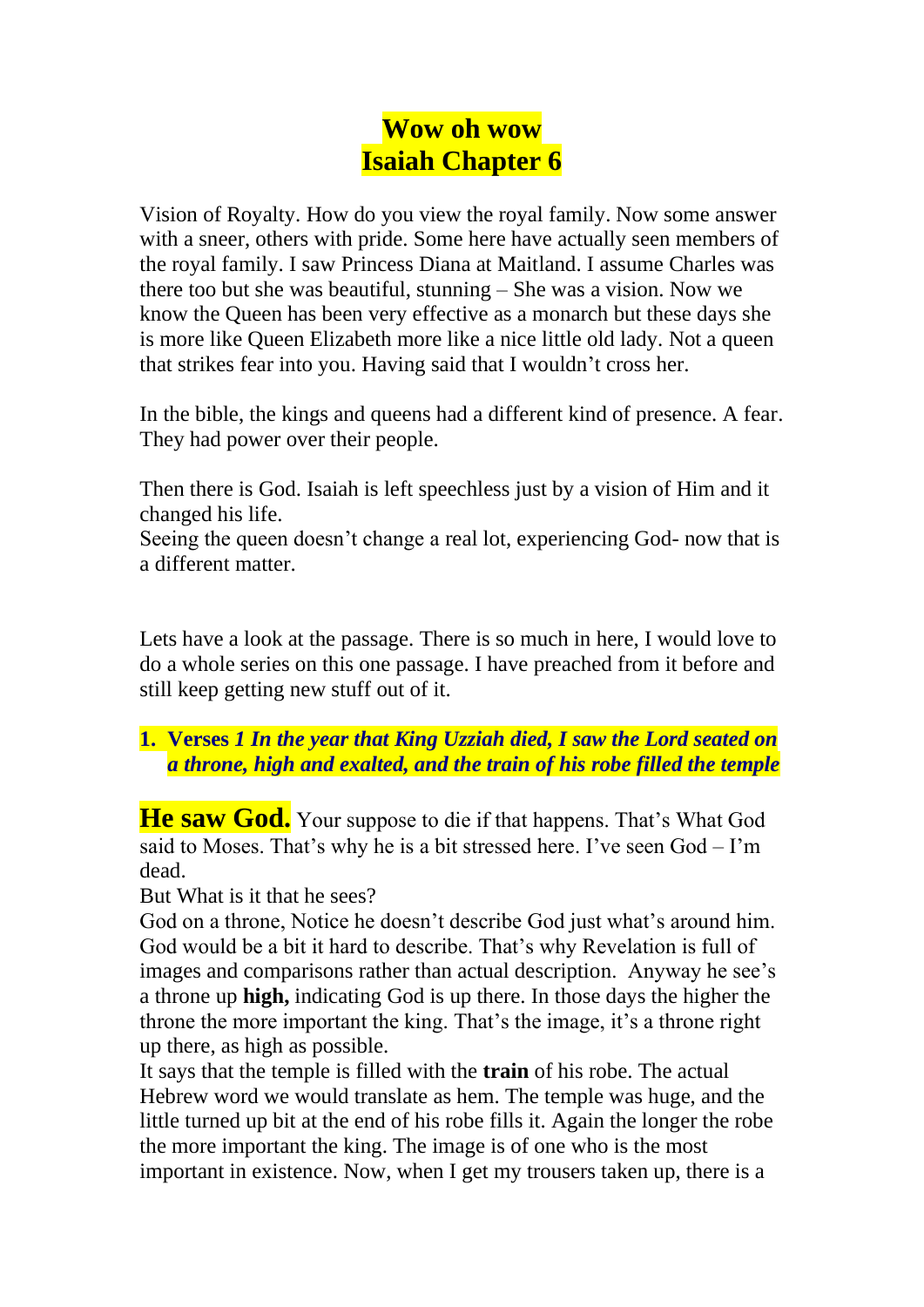big hem, cause I've got little legs. But the hem doesn't fill a toilet cubicle let alone a whole temple.

How does this image compare to ours? Is our image of God big or just like us?

#### **2. The reaction.**

*Above him were seraphs, each with six wings: With two wings they covered their faces, with two they covered their feet, and with two they were flying. 3 And they were calling to one another: "Holy, holy, holy is the LORD Almighty; the whole earth is full of his glory."*

*ISA 6:4 At the sound of their voices the doorposts and thresholds shook and the temple was filled with smoke.*

*ISA 6:5 "Woe to me!" I cried. "I am ruined! For I am a man of unclean lips, and I live among a people of unclean lips, and my eyes have seen the King, the LORD Almighty."*

These seraphs, they are the burning ones –that's what the word means. Hot guys. They are with God all the time, already they have spent an eternity with him

And what is their reaction

They cover their faces; -they can't look at God

They cover their feet ; -They are not worthy for God to look at them They fly - they do God's work.

And they cry out, not sing they just yell it out. Holy Holy Holy. After all those years with God you'd think they would have more to say. But the only way they can describe God is by those words. In other words, after all that time, they are still in awe of God.

But when they said it the place shook. Like an earth quake, the place shook and filled up with smoke. Like a bad rock concert or something. What they said had effect. It was true.

Look at Isaiah's reaction

*Woe – in hebrew it is pronounced oi. 3 woes would be oi oi oi.*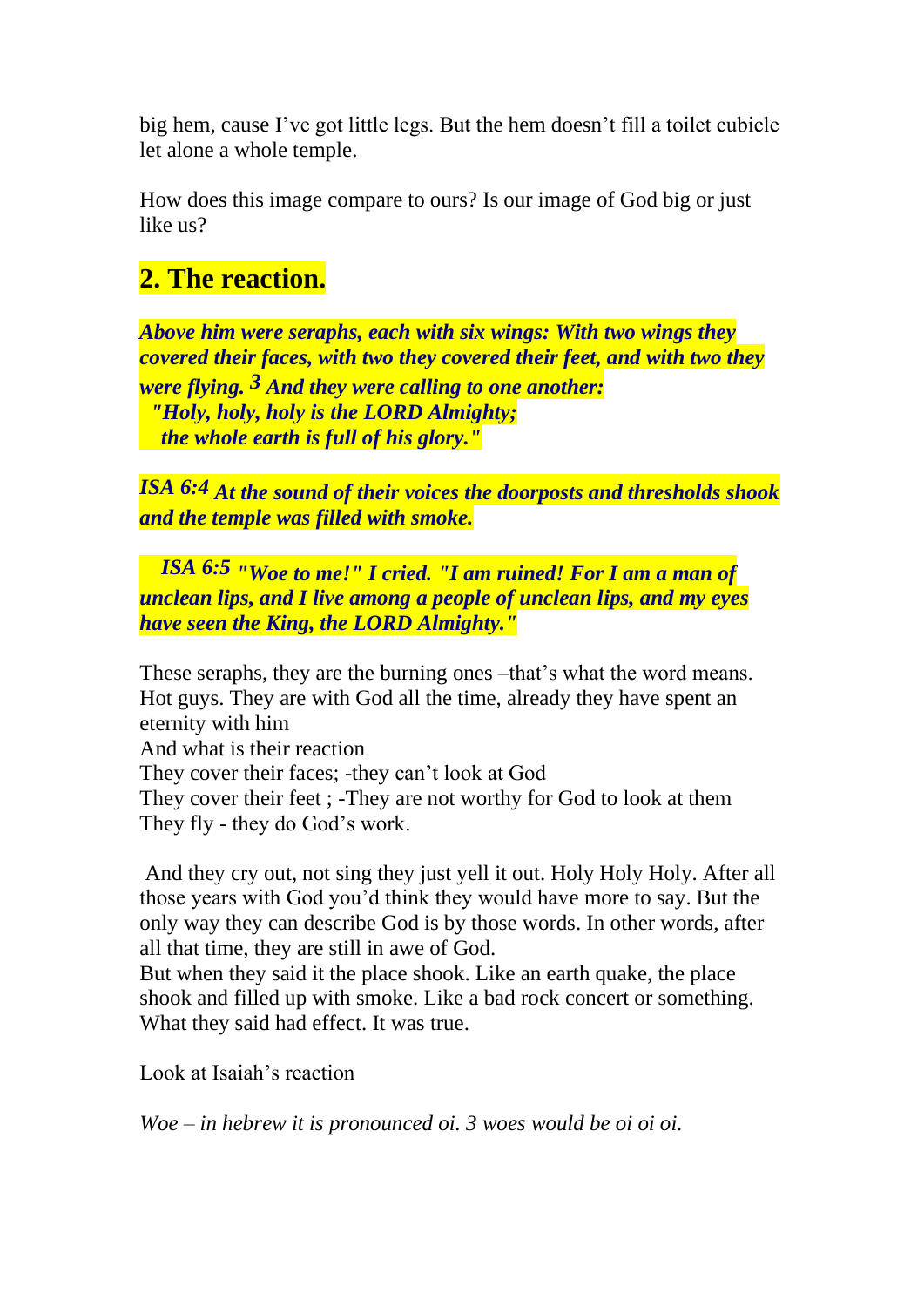Straight away Isaiah recognises his state. Absolutely sinful, he is not worthy even to be there. Recognise that his whole being and in fact everything that he has contact with is inadequate when it is put before God. Everything is tainted with sin.

Too often we forget that that is us. Totally tainted with sin. It is in us and all around us.

Yet here Isaiah is – he has seen God. The king of kings , Lord of Lord, maker of everything. Woe or should I say oi.

Meeting God is not necessarily a pleasant experience. We say we meet with God in prayer or at church and that is true but the closer we get to God the more we realise our sinful state and if we haven't sorted that out with Him – it is scarey. In the book of Amos the people looked forward to the "day of the Lord' Remember, we talked about it last year when we went through Amos. But what that actually meant to God was the day of judgment.

*Woe to you who long for the day of the LORD! Why do you long for the day of the LORD? That day will be darkness, not light. Amos 5:18*

With all the sin that they had, they still thought that on the day of the Lord God was going to bless them just because they did the worship thing. But they oppressed the poor took bribes, told prophets not to tell the truth. They were deluded.

What about us? Do we think God will bless just because we do the Sunday church thing, or if I preach well on Sunday that means that I can be a scum bag the rest of the week - No. And that is what Amos is about – being real about your faith and that is what Isaiah is about to learn.

## **3. It is good that God always seems to have a rescue plan.**

And here he uses the seraphs.

*Then one of the seraphs flew to me with a live coal in his hand, which he had taken with tongs from the altar. 7 With it he touched my mouth and said, "See, this has touched your lips; your guilt is taken away and your sin atoned for."*

Notice that **God provides** a purification process. The altar is sanctified and purified by God and thus the coal is pure, so when Isaiah is touched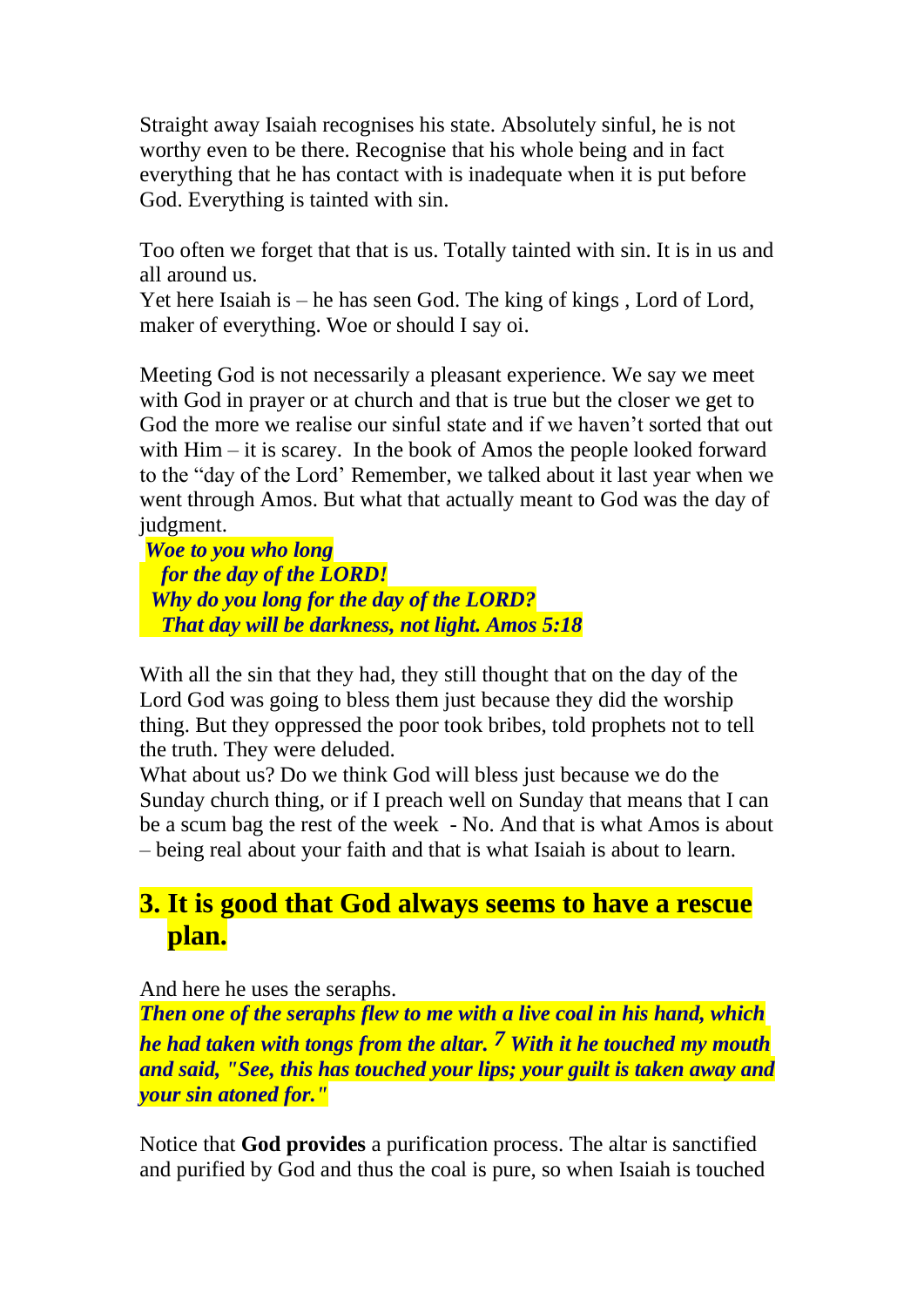on the lips, God is cleansing him. Now God will talk to him and he can stand before God.

Our cleansing system has to do with the cross. When we accept what Jesus did on the cross, we are purified, we can now relate to God. Similar process to Isaiah. Our guilt is taken away. Notice though that guilt is not a feeling. We tend to think of guilt a feeling guilt for something. Guilt is a fact, guilt is the fact that you have done something wrong, you are guilty only when you have sinned, and you feel guilty accordingly, but our guilt is a fact, not just a bad feeling to be ignored.

#### **4. I am amazed at Isaiah's response.**

*Then I heard the voice of the Lord saying, "Whom shall I send? And who will go for us?" And I said, "Here am I. Send me!"*

Here I am send me.

I'll do whatever. I'll go anywhere, do anything I'm your man. Like Mary last week – no excuses, just asked how God would do it. Here Isaiah volunteers. Probably the only Prophet to volunteer for the job. When the opportunity comes, his hand is up. It is interesting to note. As far as I can tell, Isaiah is the only prophet to volunteer. Jeremiah said he was too young, Jonah ran away, others complained.

Do we react that way when there is a job to be done at church or someone to help.

Will we volunteer or run away, will we have to be coerced.

When we experience Jesus's amazing forgiveness and grace –has it affected us enough to **want** to do God's work??????

## **5. I keep saying how the bible is so realistic.?**

God is realistic enough to tell Isaiah that the people wont listen. Great an impossible job. "Go and tell this people:

*" `Be ever hearing, but never understanding; be ever seeing, but never perceiving.'*

*ISA 6:10 Make the heart of this people calloused; make their ears dull and close their eyes.*